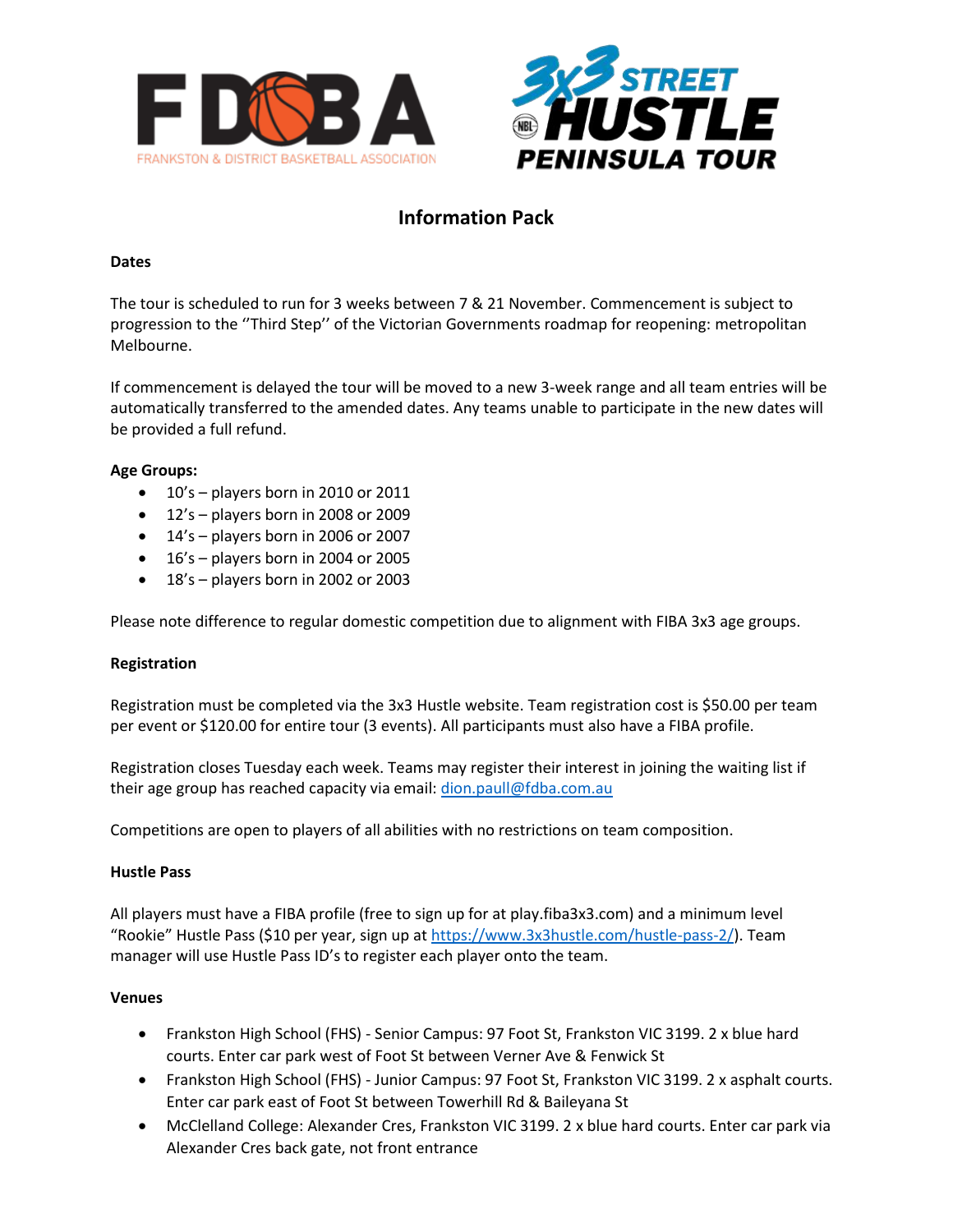| 3x3 Hustle Peninsula Tour Schedule |        |             |                    |                            |                            |                            |  |  |  |  |
|------------------------------------|--------|-------------|--------------------|----------------------------|----------------------------|----------------------------|--|--|--|--|
|                                    | Round  | Date        | Time               | 10 Boys - Div 1            | 10 Boys - Div 2            | 10 Girls                   |  |  |  |  |
| 10 & Under                         | Week 1 | 7-Nov       | $10.00 - 11.30$ am | <b>FHS - Senior Campus</b> | <b>McClelland College</b>  | <b>FHS - Junior Campus</b> |  |  |  |  |
|                                    | Week 2 | 14-Nov      | $10.00 - 11.30$ am | <b>FHS - Junior Campus</b> | <b>FHS - Senior Campus</b> | <b>McClelland College</b>  |  |  |  |  |
|                                    | Week 3 | 21-Nov      | $10.00 - 11.30$ am | <b>McClelland College</b>  | <b>FHS - Junior Campus</b> | <b>FHS - Senior Campus</b> |  |  |  |  |
|                                    |        |             |                    |                            |                            |                            |  |  |  |  |
|                                    | Round  | <b>Date</b> | <b>Time</b>        | 12 Boys - Div 1            | 12 Boys - Div 2            | 12 Girls                   |  |  |  |  |
| 12 & Under                         | Week 1 | 7-Nov       | $12.00 - 1.30$ pm  | <b>McClelland College</b>  | <b>FHS - Junior Campus</b> | <b>FHS - Senior Campus</b> |  |  |  |  |
|                                    | Week 2 | 14-Nov      | $12.00 - 1.30$ pm  | <b>FHS</b> - Senior Campus | <b>McClelland College</b>  | <b>FHS - Junior Campus</b> |  |  |  |  |
|                                    | Week 3 | 21-Nov      | $12.00 - 1.30$ pm  | <b>FHS - Junior Campus</b> | <b>FHS - Senior Campus</b> | <b>McClelland College</b>  |  |  |  |  |
|                                    |        |             |                    |                            |                            |                            |  |  |  |  |
|                                    | Round  | <b>Date</b> | <b>Time</b>        | 14 Boys - Div 1            | 14 Boys - Div 2            | 14 Girls - Div 1           |  |  |  |  |
| 14 & Under                         | Week 1 | 7-Nov       | $2.00 - 3.30$ pm   | <b>FHS - Junior Campus</b> | <b>FHS - Senior Campus</b> | <b>McClelland College</b>  |  |  |  |  |
|                                    | Week 2 | 14-Nov      | $2.00 - 3.30$ pm   | <b>McClelland College</b>  | <b>FHS - Junior Campus</b> | <b>FHS - Senior Campus</b> |  |  |  |  |
|                                    | Week 3 | 21-Nov      | $2.00 - 3.30$ pm   | <b>FHS - Senior Campus</b> | <b>McClelland College</b>  | <b>FHS - Junior Campus</b> |  |  |  |  |
|                                    |        |             |                    |                            |                            |                            |  |  |  |  |
| 14 & Under                         | Round  | Date        | <b>Time</b>        | 16 Boys                    | 14 Girls - Div 2           |                            |  |  |  |  |
| <b>Girls</b>                       | Week 1 | 7-Nov       | $4.00 - 5.30$ pm   | <b>McClelland College</b>  |                            |                            |  |  |  |  |
| 16 & Under                         | Week 2 | 14-Nov      | $4.00 - 5.30$ pm   | <b>FHS - Senior Campus</b> | <b>McClelland College</b>  |                            |  |  |  |  |
| <b>Boys</b>                        | Week 3 | 21-Nov      | $4.00 - 5.30$ pm   | <b>McClelland College</b>  | <b>FHS - Senior Campus</b> |                            |  |  |  |  |
|                                    |        |             |                    |                            |                            |                            |  |  |  |  |
| 18 & Under                         | Round  | <b>Date</b> | <b>Time</b>        | 18 Boys                    | <b>16/18 Girls</b>         |                            |  |  |  |  |
| <b>Boys</b><br><b>16/18 Girls</b>  | Week 1 | 7-Nov       | $6.00 - 7.30$ pm   | <b>FHS - Senior Campus</b> | <b>FHS - Senior Campus</b> |                            |  |  |  |  |
|                                    | Week 2 | 14-Nov      | $6.00 - 7.30$ pm   | <b>McClelland College</b>  | <b>FHS - Senior Campus</b> |                            |  |  |  |  |
|                                    | Week 3 | 21-Nov      | $6.00 - 7.30$ pm   | <b>FHS - Senior Campus</b> | <b>McClelland College</b>  |                            |  |  |  |  |

Please note – 16's & 18's have been moved to Saturday's due to scheduling restrictions.

## **Fixtures**

- Fixtures will be published Wednesday/Thursday prior to each week. Team contacts will be notified via email
- Each age group to play in 90-minute blocks
- 10 minutes per match, 12 minutes per time slot
- Minimum 4 weekly games per team
- Each week the top 2 ranked teams progress to a Grand Final
- Where team entries exceed the number required to play a full cycle of the fixture (each team once) matches will be fixtured randomly using the FIBA 3x3 software
- Manual fixture adjustments may be made from week 2 to avoid match duplication if possible
- Competitions may be expanded into multiple pools subject to registration demand, team allocation at discretion of FDBA

## **Multiple Divisions**

Competitions with multiple divisions will be fixtured in a different weekly location due to scheduling restrictions. Each division will earn equal tour points for the overall age group leader board.

Some teams will be moved between divisions each week to avoid repeat fixtures where possible.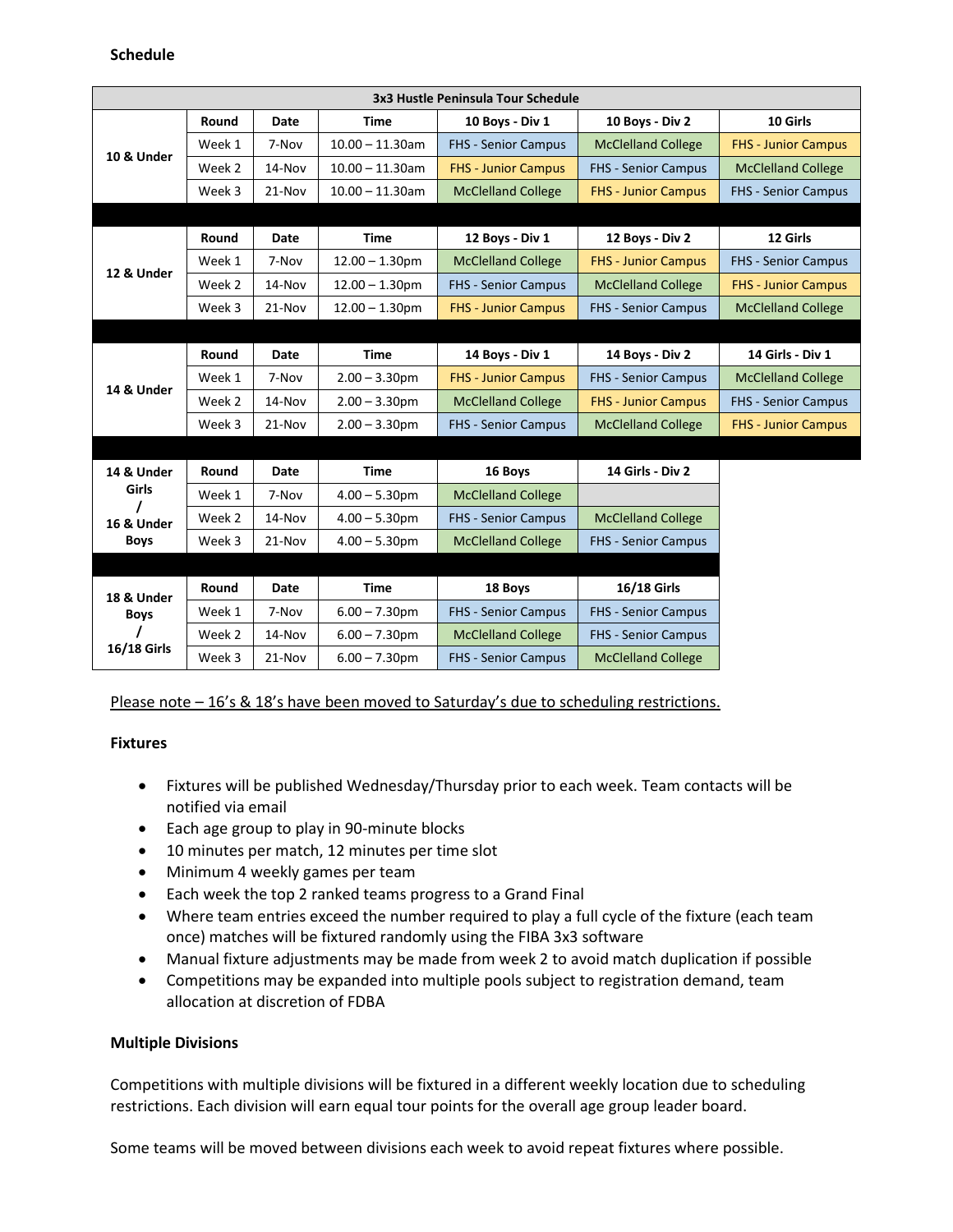#### **Rules**

Visi[t 3x3hustle.com](https://www.3x3hustle.com/) for a full description of the rules.

#### **Player Eligibility**

- Team roster of 3-6 players with a maximum of 4 each week.
- A player is eligible to play for only one team during the tour.

#### **Tour Points**

Awarded as per FIBA 3x3 rules regardless of tour size:

| Tournament<br>Standing | <b>.</b> |     |    |    |    |                         |    |          |    | 10<br>ᆚ |   | --                    | $\sim$<br><b></b> | ж.  | -- | . .<br>⊥∪ | 7.22<br>$1 - 7$<br>ັ<br>- - | $33+$ | <b>DOF</b> |
|------------------------|----------|-----|----|----|----|-------------------------|----|----------|----|---------|---|-----------------------|-------------------|-----|----|-----------|-----------------------------|-------|------------|
| <b>Four Points</b>     | 100      | -80 | 70 | 60 | 50 | $\sim$ $-$<br>лτ<br>г., | 40 | 35<br>-- | 20 | 18      | - | . .<br>$\Delta$<br>-- | . .<br>ᅩ          | . . | 10 |           |                             |       |            |

#### **Prizes**

- Tour 1<sup>st</sup> 3x3 Hustle merchandise, Frankston Blues NBL1 season membership, free entry to next Peninsula Street Hustle
- Tour 2<sup>nd</sup> 3x3 Hustle merchandise, 3 x Frankston Blues NBL1 home game free entry pass
- Tour  $3^{rd}$  3x3 Hustle merchandise, 1 x Frankston Blues NBL1 home game free entry pass

#### **Team Staff**

- 1 x coach permitted per team
- 1 x person from each team required for scorer duties each game

#### **Uniform**

- All teams must wear matching uniforms, official 3x3Hustle uniforms are not required for this event
- In the case of a uniform clash, single use clash uniforms will be provided

## **Court Surfaces**

Matches will be played on fixed ring outdoor courts. Court surfaces may be asphalt or acrylic hard court. A risk assessment has been completed.

#### **Protective Personal Equipment**

Participants may wear hats, knee pads or other PPE at their discretion.

#### **Insurance**

All participants are provided personal accident insurance by 3x3 Hustle. Download the summary of cover document for more information.

#### **Inclement Weather**

Please see the FDBA Outdoor Competitions Weather Policy. Team unable to participate in a rescheduled event will receive a full refund.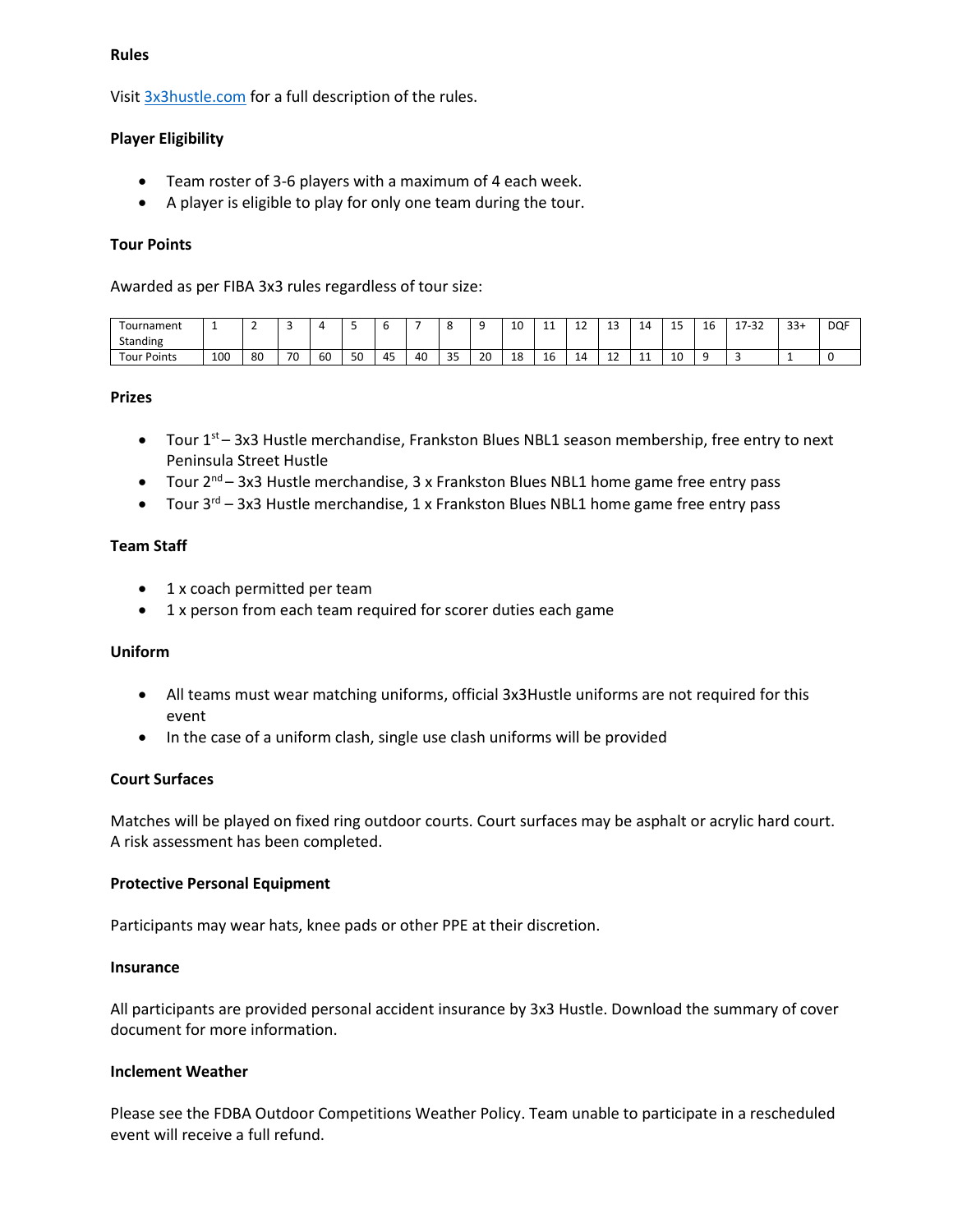#### **COVID-19 Safety Measures**

Each event will have a nominated Bio-safety officer in a marked uniform.

All participants must comply with FDBA return to play policy:

- Spectators required to sign in and out of the venue
- Players are not required to sign in
- Players must bring own drink bottle

Sanitization of shared equipment will occur in between each game.

#### **Spectators**

One non-interchangeable parent or guardian per child may attend as a spectator for supervisory purposes.

Spectators are required to comply with DHHS restrictions. This includes wearing a face mask or covering, physical distancing and gathering and density limits.

Any spectators not complying with health measures may be directed to leave the venue by the Bio-safety officer.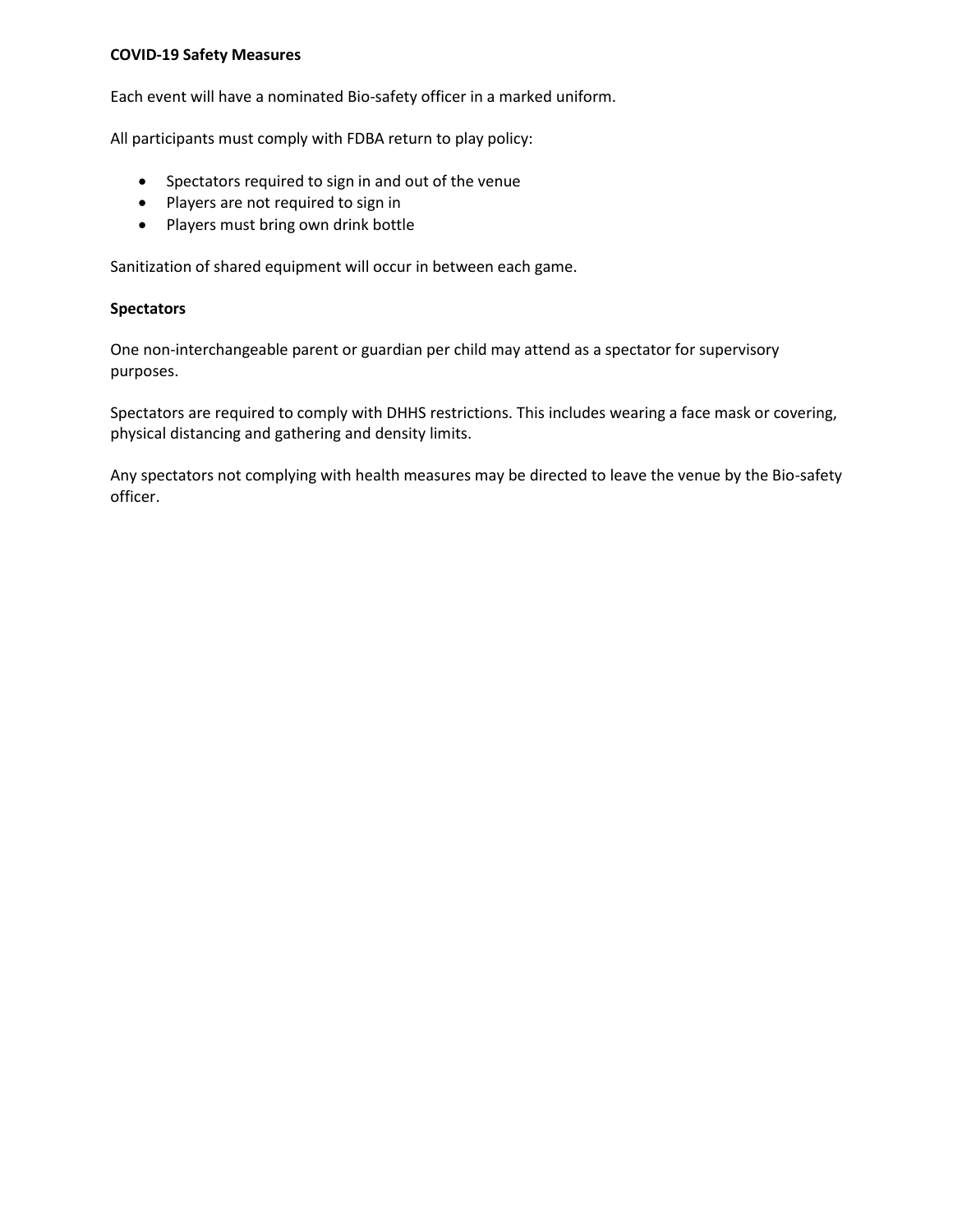

## **Outdoor Competitions Weather Policy**

## **Purpose**

This document is designed to set forth the weather standards which Frankston and District Basketball's (FDBA) outdoor competitions must adhere to so that participants are well protected, and courts are safe for play. This policy is designed in addition to the risk assessment strategy the FDBA has performed.

## **Wet Weather**

Weather conditions that are forecasted to be inclement via the Bureau of Meteorology the morning of the competition date will be reviewed by FDBA officials via www.bom.gov.au. Particular attention will be paid to the following variables (and associated weather radars):

- Wind (and associated warnings in a region)
- Rainfall
- Hail
- **Lightning**

FDBA officials will complete a safety inspection prior to the scheduled matches.

If conditions are deemed to be extreme, FDBA may elect to:

- a) Abandon all outdoor matches and postpone, or:
- b) Decide via timeslot

If matches are forfeited, team managers will be notified within the hour preceding their first match at the latest.

If weather conditions deteriorate during play, FDBA referees must liaise with FDBA officials regarding the safety of the playing surface and may request an abandonment of matches if it is of their opinion that it is unsafe to continue play. FDBA officials will consider this request after liaising with FDBA referees and the coach/representative of both playing teams.

## **Hot Weather**

[FDBA's Heat Policy](https://fdba.com.au/wp-content/uploads/2019/12/FDBA-Heat-Policy.pdf) is applicable for outdoor competitions.

FDBA recommends that all participants apply SPF50+ sunscreen in preparation for their matches. FDBA will provide sunscreen on the day of a given competition. Further details and information on Hot Weather guidelines can be found in the Vicsport [Hot Weather Guidelines for Sport and Active Recreation](https://goodcdn.app/memberhq/vicsport/uploads/Hot-Weather-Guidelines-for-Sport--2019.pdf) publication.

## **Rescheduled Matches**

Matches that are abandoned due to inclement weather will be rescheduled to the following Sunday.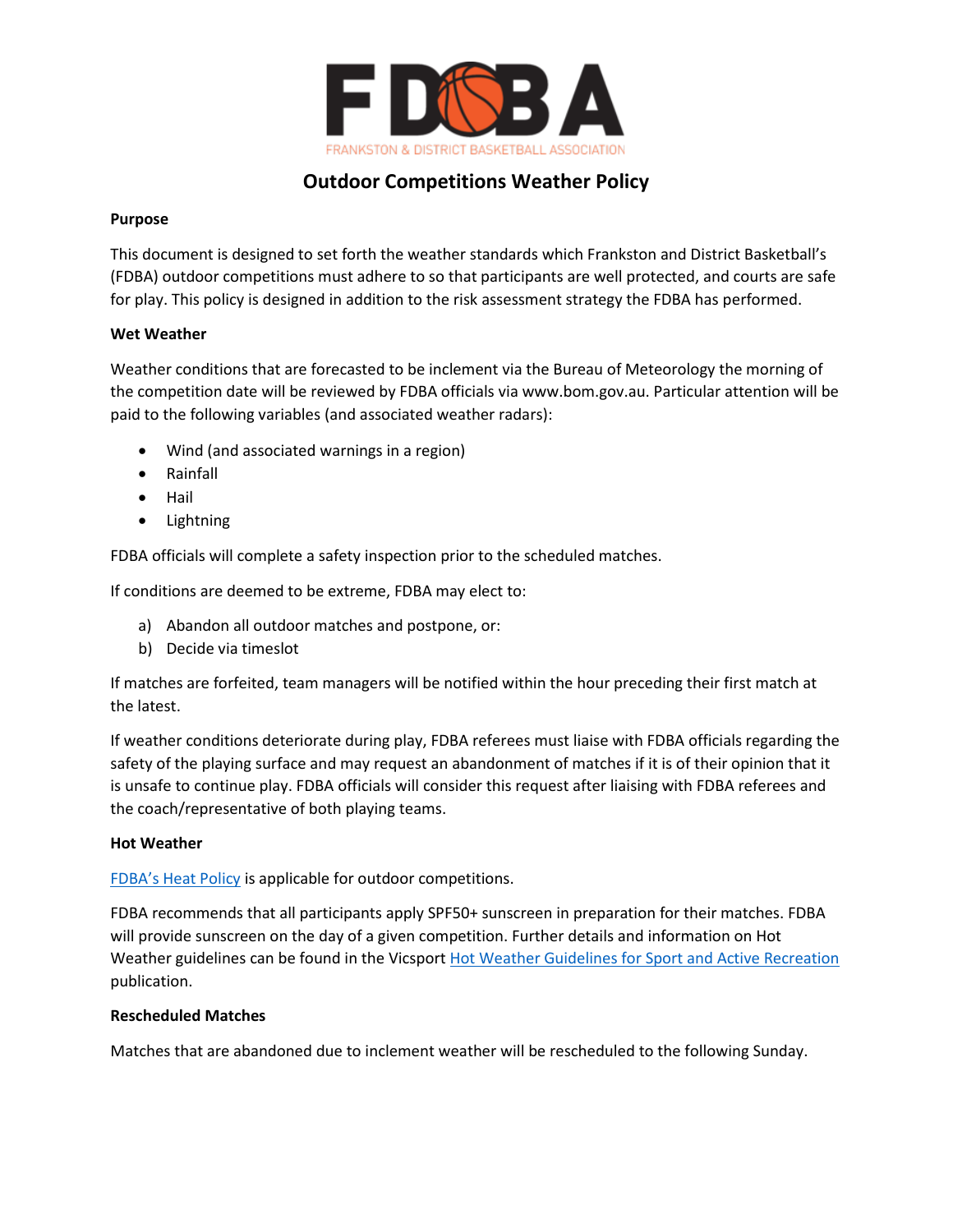

## **FDBA Risk Assessment – Outdoor Basketball Competition**

This risk assessment has been completed to identify additional risks relevant to hosting an outdoor event only. All other inherent risks associated with standard FDBA operations are assessed external to this document.

| <b>RISK MATRIX</b> |                    |                           |              |         |  |  |  |  |  |
|--------------------|--------------------|---------------------------|--------------|---------|--|--|--|--|--|
|                    |                    | <b>CONSEQUENCE RATING</b> |              |         |  |  |  |  |  |
| <b>LIKELIHOOD</b>  |                    | Low $(1)$                 | Moderate (2) | High(3) |  |  |  |  |  |
|                    | Almost Certain (5) |                           |              |         |  |  |  |  |  |
|                    | Likely (4)         |                           |              |         |  |  |  |  |  |
|                    | Possible (3)       |                           |              |         |  |  |  |  |  |
|                    | Unlikely (2)       |                           |              |         |  |  |  |  |  |
|                    | Rare $(1)$         |                           |              |         |  |  |  |  |  |

| <b>MATRIX CRITERIA</b>                                          |                                                          |  |  |  |  |  |  |  |
|-----------------------------------------------------------------|----------------------------------------------------------|--|--|--|--|--|--|--|
| LIKELIHOOD LEVEL DESCRIPTION & PROBABILITY                      |                                                          |  |  |  |  |  |  |  |
| Almost Certain (5)                                              | Is expected to occur in most circumstances - >95% - 100% |  |  |  |  |  |  |  |
| Likely (4)                                                      | Will probably during event - 70% - 95%                   |  |  |  |  |  |  |  |
| Possible (3)                                                    | Might occur at some time - 30% - 70%                     |  |  |  |  |  |  |  |
| Unlikely (2)                                                    | Could occur at some time - 5% - 30%                      |  |  |  |  |  |  |  |
| May occur only in exceptional circumstances - <5%<br>Rare $(1)$ |                                                          |  |  |  |  |  |  |  |
| <b>CONSEQUENCE RATING</b>                                       |                                                          |  |  |  |  |  |  |  |
| High $(3)$                                                      | Requiring hospitalisation                                |  |  |  |  |  |  |  |
| Moderate (2)                                                    | Requiring medical attention                              |  |  |  |  |  |  |  |
| Low $(1)$                                                       | Requiring first aid                                      |  |  |  |  |  |  |  |